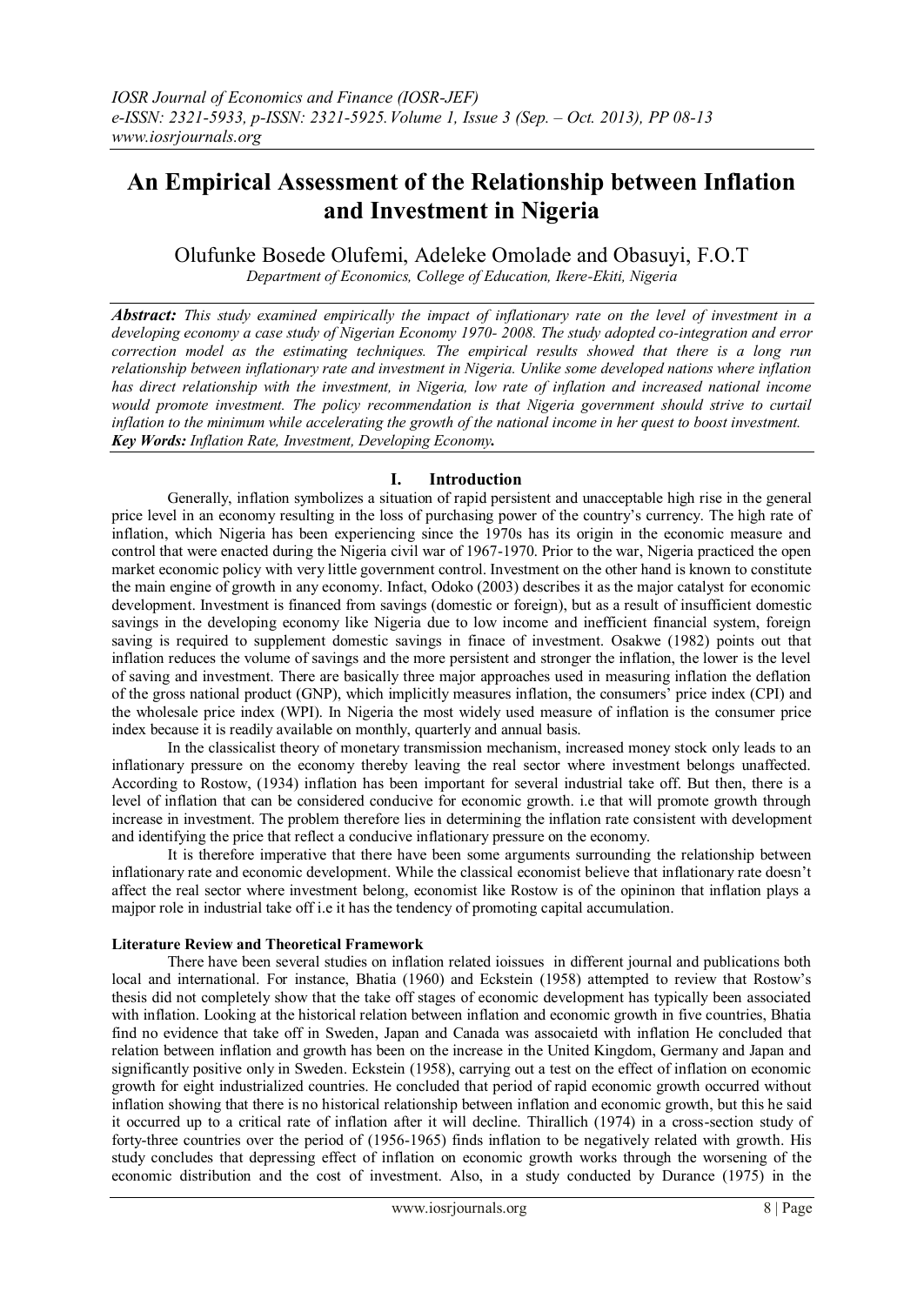relationship between inflation, growth and the level of per capital income was examined. He suggested that in asituation where growth rise with the rate of inflation up to a point and then begins to decline and in a situation where growth rise with level of per capital income and then declines we should expect the evidence to conform to a mild inflation as growth rises. However, the relationship between investment and inflation has been seen by various economists using different economies in diverse perspectives. While some see it to be positive some see it to be negative. This study therefore attempts to study the relationship by focusing on the impact of inflationary rate on investment using Nigeria Economy as case study.

## **Theoretical Framework**

## *Demand and pure Cost Push Theories*

The demand-pull theory ascribe rising prices to excess demand. In the goods market, prices rise because the claiming on a society's resources from investors and consumers in money when terms exceed the economy's real productive potential. Thus, this type of inflation occurs when aggregate demand rises faster than aggregated suplly. In the arely 1960s, Nigeria experienced a mild inflation or single digit inflation, which is said to be consistent with the process of economic growth. It would therefore be unrealistic to ascribe the inflation during the early stages of development in Nigeria to demand pull forces. The pure cost model of inflationary process indicated that inflation arise from increases in the cost of production, especially rising wage emanating from trade union actions. According to Iyoha (1975), Inflation in Nigeria can be attributed to both demand and supply phenomena as well as the openness of the Nigerian economy and just one related factor.

### **The Monetarist Theory of Inflation**

From the monetarist perspective, inflation is always and everywhere a monetary phenomenon and maintains a policy of monetary and physical stability is a basic prerequisite for rapid economic development. The monetarist theory of inflation is linked with Friedman and Schwartz. Accordingly, they believe that inflation is a monetary phenomenon and as such can only be viewed in terms of increase in the stock of money in the economy.

Monetarist see the arrow of causation in the equation of exchange (MV=PY) as going from left of prices. This direct cavsation was supported by the empirical work of Micron Friedman (1968) and Schwartz (1973) Schwartz like Friedman carried out his empirical study by means of simple data contumely forth countries covering the period (1959-1969). The result showed a high positive correlation between money supply and prices which is consultant with a Friedman (1968) statement that the level of the rate of growth of money supplies whether domestic or global determines the prices level. The monetarist therefore view money supply as exogenously determined and such can be controlled only by the monetary authorities.

## **The Classical Theory of Investment**

The classical theory state that planned investment will equal planned savings and the equilibrating factor is the interest rate. They argued that  $S=f(r)$ ,  $F^1(r) < 0$ ,  $i = f(r)$ ,  $f^1(r) < 0$ .

Thus, in the classical theory, interest rate as a very powerful factor, which influence investment. Thus, investment is interest elastic.

## **The Keynesian Theory of Investment**

Keynesian attacked the classical theory for the exclusion of income as a fundamental determinant of savings. The classicalists said that interest can adjust intermittently towards equilibrium but the Keynesians said this is not realistic that there will be monetary and fiscal policies to decide what the rate of interest will be. In the Keynesian model. I=i(r), owever, since at equilibrium, saving equals investment, we have  $S=I(y) = I(y, r)$ ,  $(y) > 0$ ,  $(r) < 0$ 

## **The Accelerator Principle**

The accelerator principles take two different forms. The simple accelerator principle and the flexible accelerator otherwise called the capital stock adjustment principles.

J.N. Clarke (1963) in business accelerator and the law of demand developed simple accelerator. The theory states that the rate of investment expenditure depends on upon changes in the levels of output. That is increase in output puts pressure on existing production capacity, which necessitates an expansion of the capital stock and in turn necessitates a higher rate of investment expenditure.

Symbolically, Let  $K =$  Capital Stock, = Level of output, =  $K/Y$  – Capacity output ratios, = accelerator, f W  $=K/Y$ ,  $=WY$ ,  $K=WAY$  This is the accelerator principle. As output change ( $\Delta k$ ) changes the same direction, et K<sub>t</sub> = capital stock of period t.  $t =$  output level at period t.

Kt= capital stock at the previous period, <sup>t</sup> – <sup>I</sup>= output level at previous period. W = K/ Y …………………. Accelerator.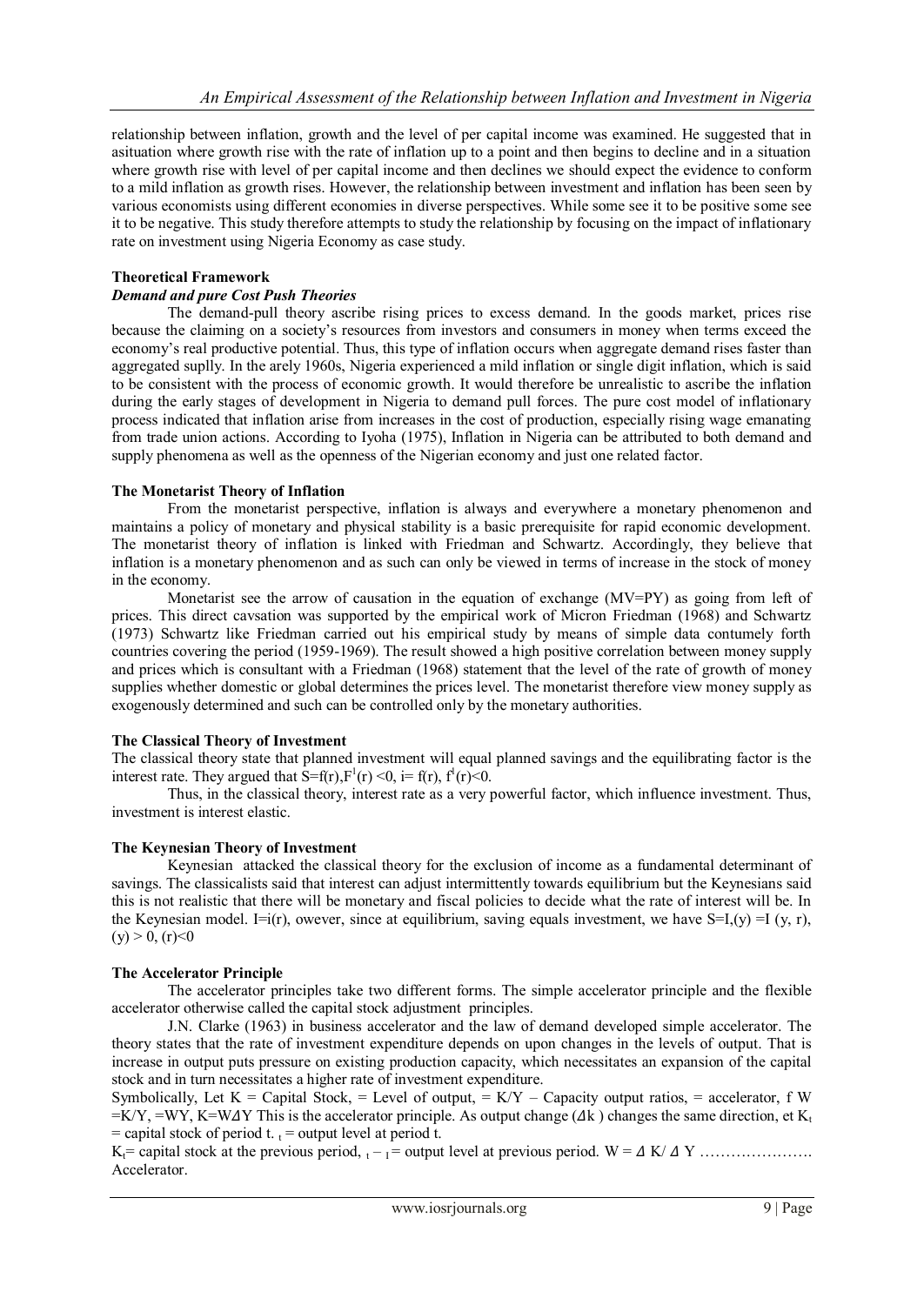J.W Clark made use of potential output in his analysis. The flexible accelerator theory removes one of the major. Weakness of the simple accelerator principle that the capital stock is optimally adjusted any time lag. In the flexible accelerator principle, there are lags in the adjustment process between the level of output and the level of capital stock. This is also known as the capital adjustment model

## **II. Methodology**

#### **Model Specification**

Following the various theories especially the Rowstow theory and Bahtia (1960) study where investment was expressed as a function of inflationary rate. A model showing the relationship between inflation and investment is specified thus

INV =F(Infl, Int, RGDP, Ms, D/Y, Inflt- <sup>I</sup>…………………………………..(1)

i.e Rinv =  $\beta_0 + \beta_1 \text{Infl}_t + \beta_2 \text{Int}_t + \beta_3 \text{RGDP}_t + \beta_4 \text{Ms}_t + \beta_5 \text{D/Y}_t + \beta_6 \text{INFl}_{t-1} + \text{U}_t$  …….(2)

Where ; Rinv = Real Investment (Proxy by Real capital formation), INFL = Inflation rate, int = Interest rate,  $RGDP = real income$ , Ms = money stock,  $D/Y$  =debt income ratio (proxy debt) overhang),  $NFL_{t-1}$ = lagged inflationary rate

### *A priori* **Expectation:**  $β_1 > 0$ ;  $β_2$ ;  $β_0 > 0$   $β_4 > 0$ ;  $β_5 < 0$ ;  $β > 0$

### **Method of Data Analysis**

To be able to establish a dynamic relationship between investment and inflationary dynamics in Nigeria, co-integration and error correction model estimating technique is adopted using Johansen procedure. The co-integration will be preceded by the unit-root test using the argument dicker fuller (ADF) test. This will be also used for the residual stationary test before the error correction Model (ECM).

### *Estimating Technique*

The first step is to examine whether the time series contained in the equation has a unit root. In the cointegration literature, the more frequently used tests for a unit root are the Augmented Dickey-Fuller (1979 and 1981) Philips – Perron (1988) and Perron (1986 and 1988) test. These tests agreed in their treatment to the intercept parameter. Thus, the null hypothesis model to test for unit root has the following form:

$$
X_t = \mu + aX_{t-1} + E_t \tag{3}
$$

And the model under the alternative hypothesis:

The estimating technique adopted for this study is cointegration and error connection model. According to Engle and Granger methodology,

$$
X_{t} = \mu + \theta(t - \frac{\tau}{2}) + aX_{t-1} + E_{t}
$$
 (4)

When  $X_t$  is the of the time series, and under the null hypothesis;  $a = 1$  and  $\theta = 0$ . T represents the number of observations. In this paper, we use the Augmented Dickey-Fuller (*ADF*) to test for the stationarity of the time series. The *ADF* test can be obtained by applying *OLS* to estimate the coefficients of the following relation:

 *n X<sup>t</sup> <sup>t</sup> X<sup>t</sup> <sup>i</sup> X<sup>t</sup> u<sup>i</sup>* 1 <sup>1</sup> <sup>1</sup> .......................................(5)

n is chosen to eliminate the autocorrelation. If a unit root exists, then  $y = a - 1$  would not be statistically different from zero. The  $ADF$  test can be conducted by comparing the t-value on the coefficient of  $X_{t-1}$ with critical values.

The Granger representation indicates that if  $X_t$  and  $\lambda_t$  are integrated; they will have an error correlation representation as follow:

$$
a(L)\Delta \gamma_i = a_0 - \lambda (y_t - a_i X_t) + b(L)\Delta \lambda_i + c(L)E_t
$$
\n
$$
\dots
$$
\n(6)

Where  $a(L)$ ,  $b(L)$  *and*  $c(L)$  are stable and inveritible polynomials, respectively. Such models provide a more attractive way of presenting and modeling cointegrating series. The error correction models combine the long run  $(y_t - aX_t)$  and the short run dynamics.

The second step of Engle and Granger methodology consist to estimate the following regression:

$$
\Delta y_t = a + \sum a^{\tau} \Delta y_{t-1}^{\tau} \sum \beta_j \Delta X_{t-1} + bEC_{t-1} \qquad \cdots \qquad \qquad \cdots \qquad \qquad \qquad \cdots \qquad \qquad \qquad \cdots \qquad \qquad \cdots \qquad \qquad \cdots \qquad \qquad \cdots \qquad \qquad \cdots \qquad \qquad \cdots \qquad \qquad \cdots \qquad \qquad \cdots \qquad \qquad \cdots \qquad \qquad \cdots \qquad \qquad \cdots \qquad \qquad \cdots \qquad \qquad \cdots \qquad \qquad \cdots \qquad \qquad \cdots \qquad \qquad \cdots \qquad \qquad \cdots \qquad \qquad \cdots \qquad \qquad \cdots \qquad \qquad \cdots \qquad \qquad \cdots \qquad \qquad \cdots \qquad \qquad \cdots \qquad \qquad \cdots \qquad \qquad \cdots \qquad \qquad \cdots \qquad \qquad \cdots \qquad \qquad \cdots \qquad \qquad \cdots \qquad \qquad \cdots \qquad \qquad \cdots \qquad \qquad \cdots \qquad \qquad \cdots \qquad \qquad \cdots \qquad \qquad \cdots \qquad \qquad \cdots \qquad \qquad \cdots \qquad \qquad \cdots \qquad \qquad \cdots \qquad \qquad \cdots \qquad \qquad \cdots \qquad \qquad \cdots \qquad \qquad \cdots \qquad \qquad \cdots \qquad \qquad \cdots \qquad \qquad \cdots \qquad \qquad \cdots \qquad \qquad \cdots \qquad \qquad \cdots \qquad \qquad \cdots \qquad \qquad \cdots \qquad \qquad \cdots \qquad \qquad \cdots \qquad \qquad \cdots \qquad \qquad \cdots \qquad \qquad \cdots \qquad \qquad \qquad \cdots \qquad \qquad \qquad \cdots \qquad \qquad \qquad \cdots \qquad \qquad \qquad \cdots \qquad \qquad \qquad \cdots \qquad \qquad \cdots \qquad \qquad \cdots \qquad \qquad \cdots \qquad \qquad \cdots \qquad \qquad \cdots \qquad \qquad \cdots \qquad \qquad \cdots \qquad \qquad \qquad \qquad \cdots \qquad \qquad \qquad \cdots \qquad \qquad \qquad \qquad \qquad \qquad \qquad \cdots \qquad \q
$$

Where A denotes the first difference and the EC represents the error term. The estimated error term coefficient must have statistically significant negative sign. This coefficient indicates the percentage of the disequilibrium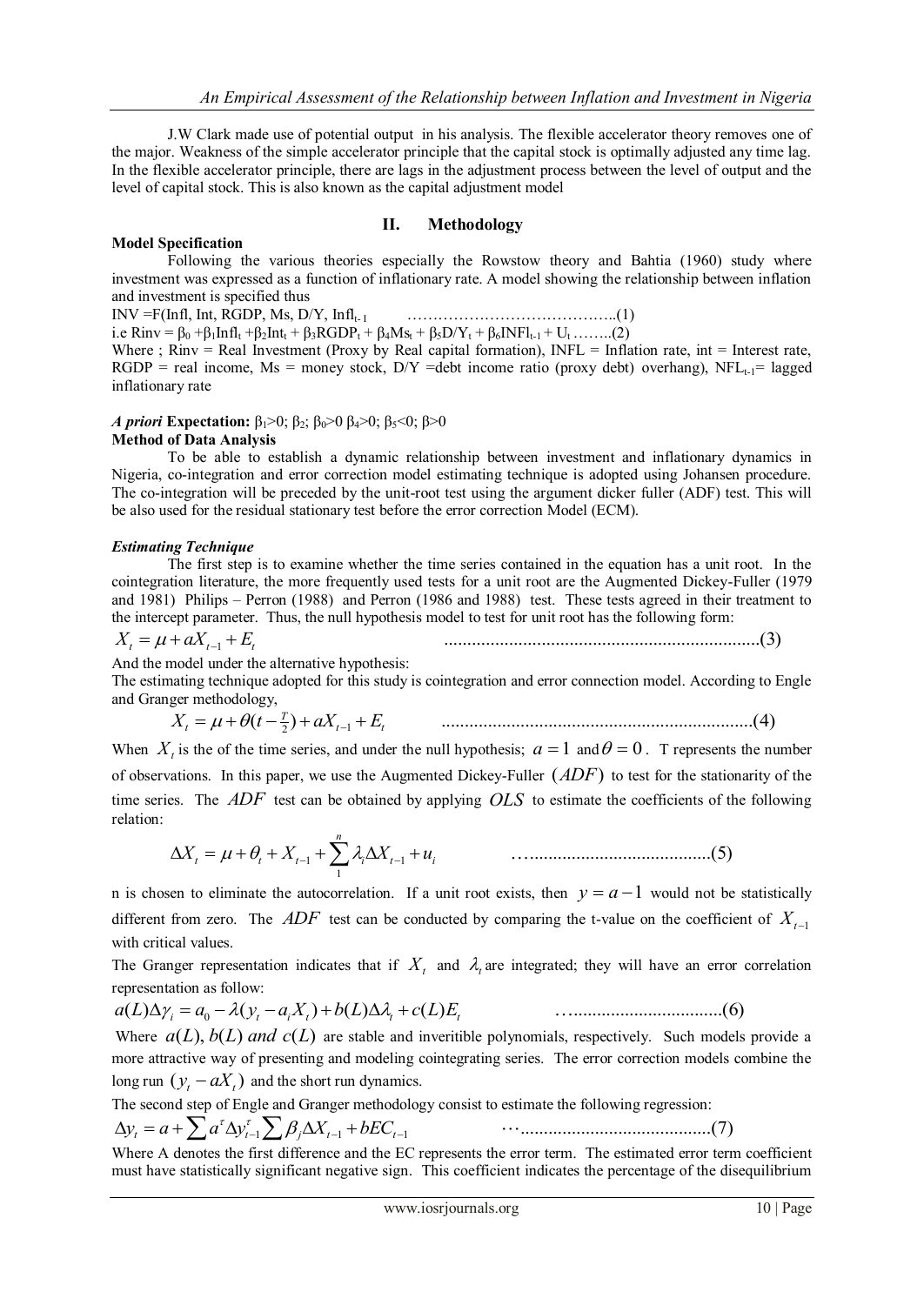in the dependent variable that would be adjusted from period to another. It is widely recognizable that Engle and Granger test for cointegration would be enough if we want to examine the effect of error correction mechanism on the dependent variable for two sequences periods such as t and  $t - 1$ .

The maximum Likelihood procedure (Johansen's test), suggested by Johansen (1988 and 1991) is particularly preferable when the number of variables in the study exceeds two variables due to the possibility of existence of multiple cointegrating vectors. The advantage of Johansen's test is not only limited to multivariate case, but it is also preferable than Engle-Granger approach even with a two-variable-model (Gonzalo, 1990).

To determine the number of cointegrating vectors, (Johansen, 1988 and 1991) and Johansen and Juselius (1990) suggested two statistic tests. The first one is the trace test  $(\lambda_{trace})$ . It tests the null hypothesis, that the number of distinct cointegrating vectors is less than or equal to (q) against a general unrestricted alternative ( $q = r$ ). The second statistical test is the maximal eigenvalue test ( $\lambda_{max}$ ). This test concerns a test of the null hypothesis that there is  $(r)$  of cointegrating vectors against the alternative that there is  $(r + 1)$  cointegrating vectors.

### Source of Data

Data on all the variables used in the empirical analysis were all sourced from the CBN statistical Bulletin 2006 edition.

#### **III. Results And Discussion**

This section begins by examine the time series properly of the variables used in the model. This was done through the test for stationarity.

| Variable    | <b>ADF</b> Statistic | <b>Order of Integration</b> |
|-------------|----------------------|-----------------------------|
| <b>RINV</b> | $-4.07828$           | I(1)                        |
| <b>RGDP</b> | $-3.407437$          | I(1)                        |
| <b>INFL</b> | $-3.762270$          | I(0)                        |
| <b>INT</b>  | $-5.911353$          | I(1)                        |
| MS          | 3.1711067            | I(0)                        |
| $INFL(-1)$  | $-3.294386$          | I(0)                        |
| <b>DEBT</b> | 4.987241             | I(2)                        |

**Table 1. UNIT ROOT TEST RESULT**

**Note:** ADF critical value at 5% is -2.9527

**Source:** author's computation

The ADF test in this study shows that only MS and INFL (-1) are stationary at the level while RINV, RGDP and INT are only stationary at the first difference while debt could not be found to stationary at both levels but only stationary of the second difference. It could therefore be argued that equilibrium does not exist in the short run and therefore the need to know whether equilibrium exist in the long run. As a result of this, the test for cointegration was performed using the Johansen (1991, 1995) maximum likelihood estimation approach.

| Engel Value | Likelihood Radio | Critical Values 5% | Critical Value 1% | Hypothesized No of CE |
|-------------|------------------|--------------------|-------------------|-----------------------|
|             |                  |                    |                   | (5)                   |
| 0.890762    | 207.0283         | 94.15              | 103.18            | None**                |
| 0.813721    | 133.9590         | 68.52              | 76.07             | At most $1**$         |
| 0.787627    | 78.50208         | 47.21              | 54.46             | At most $2**$         |
| 0.35874     | 27.37150         | 29.68              | 35.65             | At most 3             |
| 0.202389    | 12.69687         | 15.41              | 20.04             | At most 4             |
| 0.146679    | 5.234434         | 3.76               | 6.65              | At most 5             |

## **TABLE 2: CO-INTEGRATION TEST**

\*(\*\*) denoted rejection of the hypothesis at 5% (1%) significance level

L.R. Test indicates 3 co-integration equation(s) at 5% significance level

**Source:** author's computation

Table 2 showed that there are three (3) co-integrating vector in the investment function. This means that there is a long term equilibrium relationship between the investment and variable captured in the model. To be able to correct for the error between the short run and long period the error correction mechanism was used. But before then the co-integration regression result is as follows: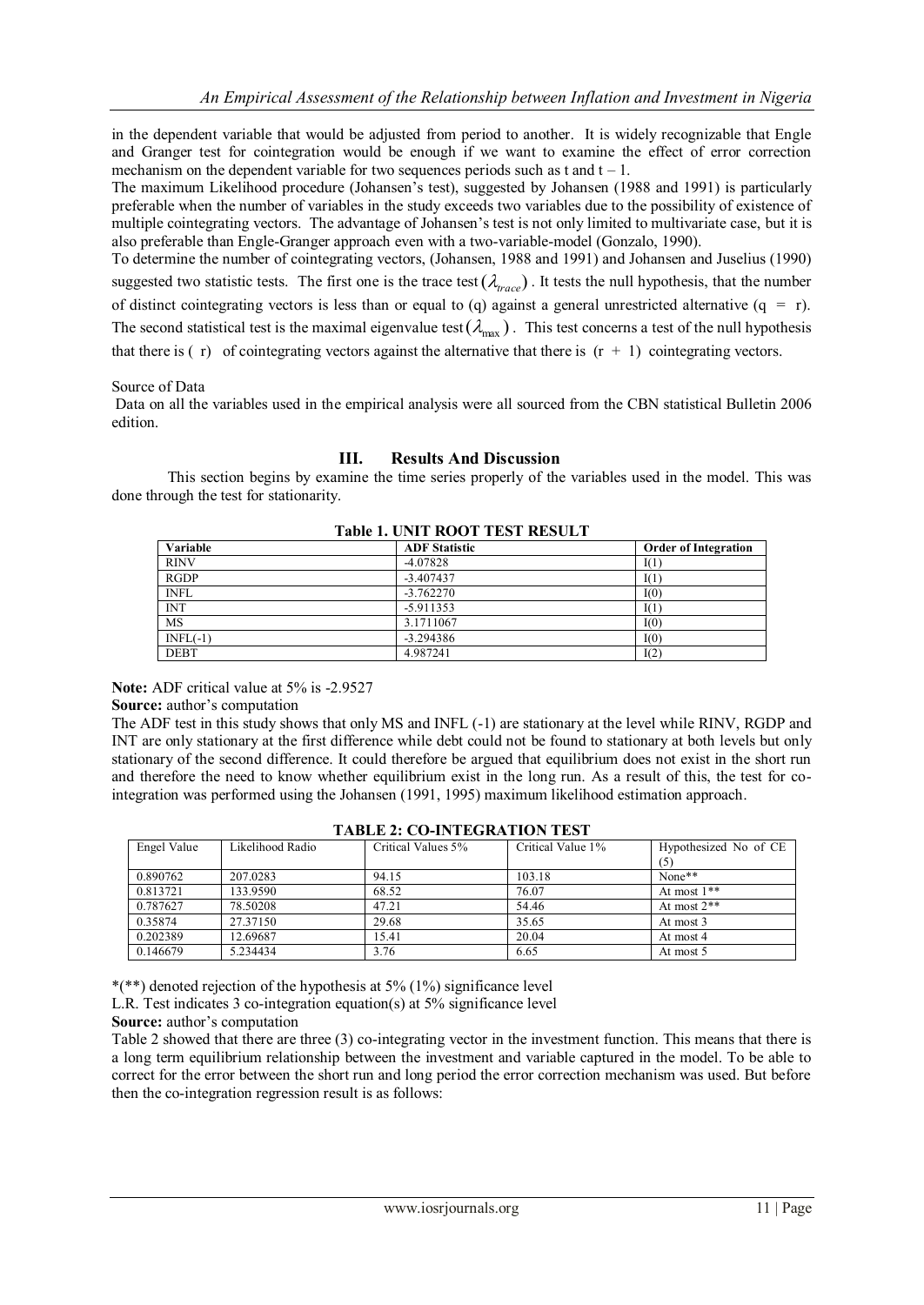| ш<br>٧ |  |
|--------|--|
|--------|--|

| 1 avit J     |          |  |  |
|--------------|----------|--|--|
| Coefficients | T-Ratio  |  |  |
| $-55.18527$  | $-1.391$ |  |  |
| 0.779370     | 1.537    |  |  |
| $-0.297201$  | $-0.964$ |  |  |
| 0.394974     | 0.450    |  |  |
| 0.175198     | 2.514    |  |  |
| 0.386202     | 1.250    |  |  |
| 0.142139     | 1.989    |  |  |
|              |          |  |  |

 $R^2$  $F-sat = 155.04$ 

 $D:w = 1.76$ 

#### **RINV = -55.19 -0.29infl + 0.78RGDP + 0.18MS + 0.39INT + 0.39infl(-1) + 0.142139 D/Y Source: Author' Computation**

From table 3, result shows that there is a positive relationship between and real income (RGDP) and real investment in Nigeria. That is a unit increase in real income in Nigeria should lead to about 77.9% increase in the level of investment in the economy.

There is an inverse relationship between rate and investment. This is in line with the Apriori expectation. Form the result a percent increase in inflation will lead to a reduction in investment to the tune of 29.7%. the implication of this is that government must make sure that inflation rate in the country must be totally curtailed.

One surprising result from the study is its positive relationship between interest rate and investment. The reason for this type of relationship might not be unconnected with what Anyawu (1995) called the existence of many risk takers who are investor in the Nigerian economy this set of investors might not be concerned with interest rate on loan but profit and duration of realizing such profits. The money supply and debt are both positively related to investment. Meaning that a percentage change in money supply and also in debt will bring about change in investment to the turn of 17.5% and 14% respectively. But the carry-over effect of the inflationary rate from the previous year exhibited a direct relationship. The effect of this might have been soaked by economic activities in the previous period before reaching the current period.

The value of the  $R^2$  is 0.97 indicating that the explanatory variable explains about 97% of the systemic variation in the investment. Despite the inverse relationship between inflation and investment, the value of the T. ratio showed that inflationary rate alone does not have significant impact on the level of investment in Nigeria. Likewise other variables in the model except the real income i.e. RGDP. The F statistic shows that the overall regression is statistically significant.

However the result reveals that there is no problem of autocorrelation as the Durbin-Watson is 1.76

|                                            | тами т       |             |
|--------------------------------------------|--------------|-------------|
| <b>Error Correction Parsimonious Model</b> |              |             |
| Explanatory                                | Elasticities | t. Value    |
| Constant                                   | 0.230794     | 1.338402    |
| ALOG (RGDP)                                | 1.916858     | 1.345313    |
| ALOG (INFL)                                | $-0.206753$  | $-1.796365$ |
| $ALOG$ (INT)                               | 0.004743     | 0.014460    |
| $\triangle$ LOG (Ms)                       | 0.716511     | 0.909980    |
| $ALOG (INFL(-1))$                          | $-0.018658$  | $-0.175082$ |
| <b>ALOG (DEBT)</b>                         | 0.080215     | 0.149997    |
| $AECM$ (-1)                                | $-0.007718$  | $-0.019870$ |

| ч | וחו |  |
|---|-----|--|
|   |     |  |

 $R^2$ **Source:** Author's Computation

The result in table 5 analyses the short run dynamics among the variables. This is further evident in the value of the ECM which is correctly signed i.e. negative. This means that the ECM is able to correct any deviation from the long run equilibrium relationship between investment and its past values of inflationary rate.

## **IV. Conclusion and Recommendation**

 $F-Sat = 137.01$  D:w =1.68

Some conclusion can be drawn from the findings in this study. Firstly, the study has revealed that inflationary rate does not have positive impact on the level of investment in Nigeria. Again the empirical findings have shown that increase in GDP will positively influence the level of investment. The policy recommendation is that Nigeria government should puruse vigorously, policy that will dreastically reduce the current high rate of inflation in the country while trying to boost domestic production so as to increase the GDP. Generally, this study has therefore, shown that low inflation and growing real income are central to massive